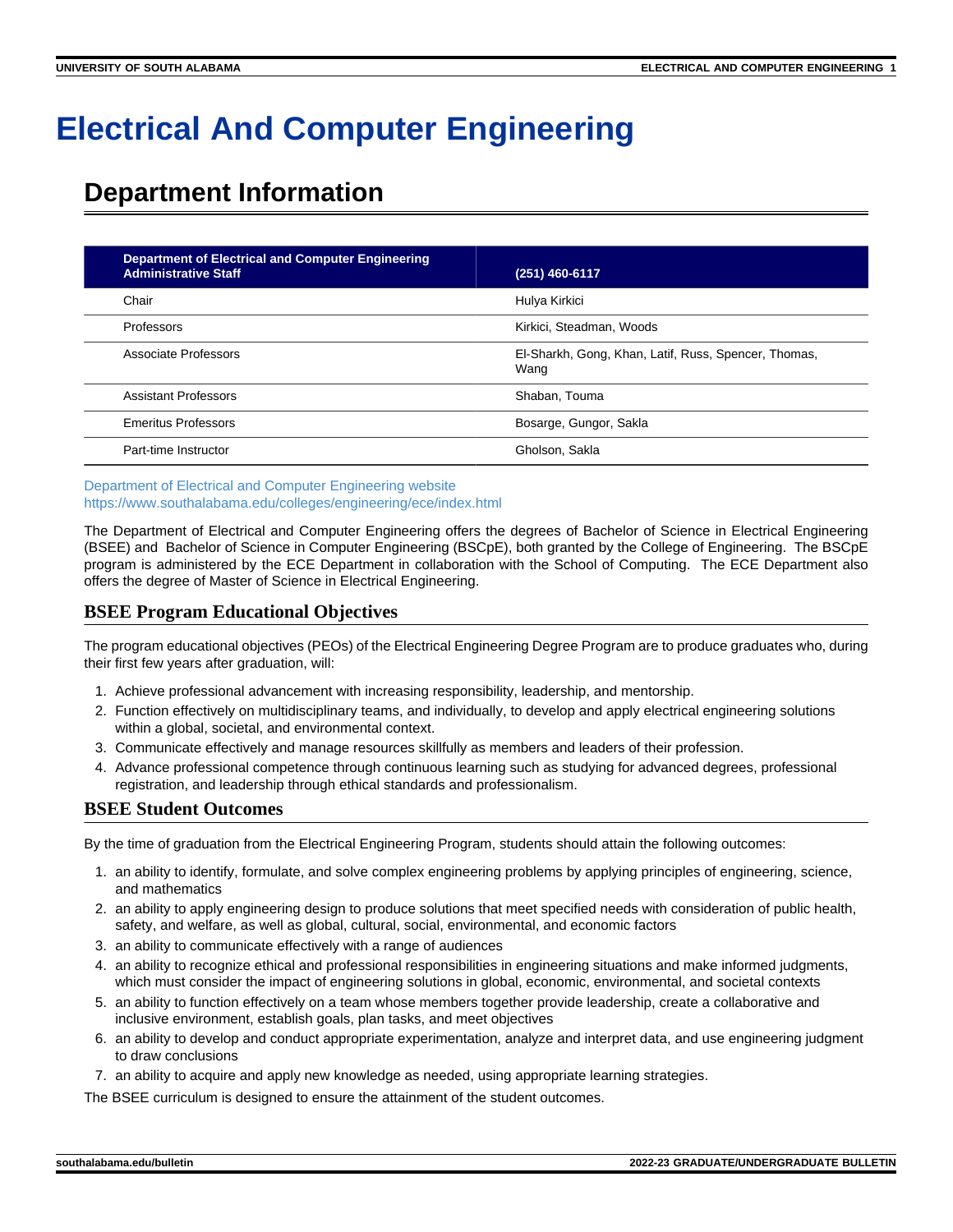The Bachelor of Science in Electrical Engineering program is accredited by the Engineering Accreditation Commission of ABET, <http://www.abet.org>

Electrical Engineering is among the fastest evolving disciplines in our technological society. Engineering developments in electrical technology have provided, in a substantial way, improvement in the standard of living of humanity. The domain of the electrical engineer reaches from massive electrical energy systems to microscopic integrated circuits; from life studies in bioengineering to satellite communications systems; and from the control of electromagnetic radiation to the control of information flow in this field.

The highly diverse and rapidly evolving characteristics of this field requires a thorough understanding of fundamentals as well as flexibility in the design of individualized programs of study.

Therefore, emphasis is placed on mathematics, physics, humanities, social sciences, basic sciences and engineering sciences during the first two years. Sufficient flexibility is provided at the senior level to allow a student, in consultation with an advisor, to prepare a specialized course of study in six main concentration areas from the broad field of electrical engineering: 1 – Control Systems, 2 – Communications and Networks, 3 – Digital Systems, 4 – Electromagnetics and Optics, 5 – Electronics, and 6 – Power Systems. In addition, means are provided, through the Electrical and Computer Engineering Design Laboratory, for a student to pursue a design topic outside of, but related to, the formal coursework.

Students are required to take general education (GenEd) elective courses in four broad areas: (i) Literature, (ii) Humanities and Fine Arts, (iii) Natural Science and Mathematics and (iv) History, Social, and Behavioral Sciences. These courses provide breadth to the educational experience of Electrical Engineering and Computer Engineering students. They must be planned, in consultation with an academic advisor, to reflect a rationale appropriate to the educational objectives of the Departmental Programs, while conforming strictly to the requirements of the Articulation and General Studies Committee of the State of Alabama.

All students are required to successfully complete EH 101 and EH 102, English Composition I and II from area (i), plus a minimum of 18 semester hours of general education courses from areas (ii) and (iv). In area (ii), Public Speaking (CA110) is required for all Electrical and Computer Engineering students. Of the two remaining courses, one course must be in literature and one course must be in the fine arts. In area (iv), at least one course must be in history and at least one course must be from disciplines in the social and behavioral sciences.

Students in Electrical Engineering are required to become Student Members of the Institute of Electrical and Electronics Engineers (IEEE) when they enroll in EE 401 and EE 404. Through participation in the activities of such technical organizations the student becomes aware of the activities of electrical and computer engineers in society. An excellent opportunity is provided to students for contact with practicing professionals as well as fellow students.

Any Electrical Engineering student interested in pursuing a career in medicine or bioengineering should consult with an advisor for an appropriate sequence of courses which will meet the minimum requirements for entry into a medical school or the necessary life sciences background to enter a graduate program in bioengineering.

The award of the BSEE degree will allow the graduate to enter the professions of electrical engineering directly, or to continue his/her education at the graduate level.

## **BSCpE Program Educational Objectives**

The program educational objectives (PEOs) of the Computer Engineering Degree Program are to produce graduates who, during their first few years after graduation, will:

- 1. Achieve professional advancement with increasing responsibility, leadership and mentorship.
- 2. Function effectively on multidisciplinary teams, and individually, to develop and apply computer engineering solutions within a global, societal, and environmental context.
- 3. Communicate effectively and manage resources skillfully as members and leaders of their profession.
- 4. Advance professional competence through continuous learning such studying for advanced degrees, professional registration, and leadership through ethical standards and professionalism.

## **BSCpE Student Outcomes**

By the time of graduation from the BSCpE program, a student will have demonstrated attainment of the following outcomes:

1. an ability to identify, formulate, and solve complex engineering problems by applying principles of engineering, science, and mathematics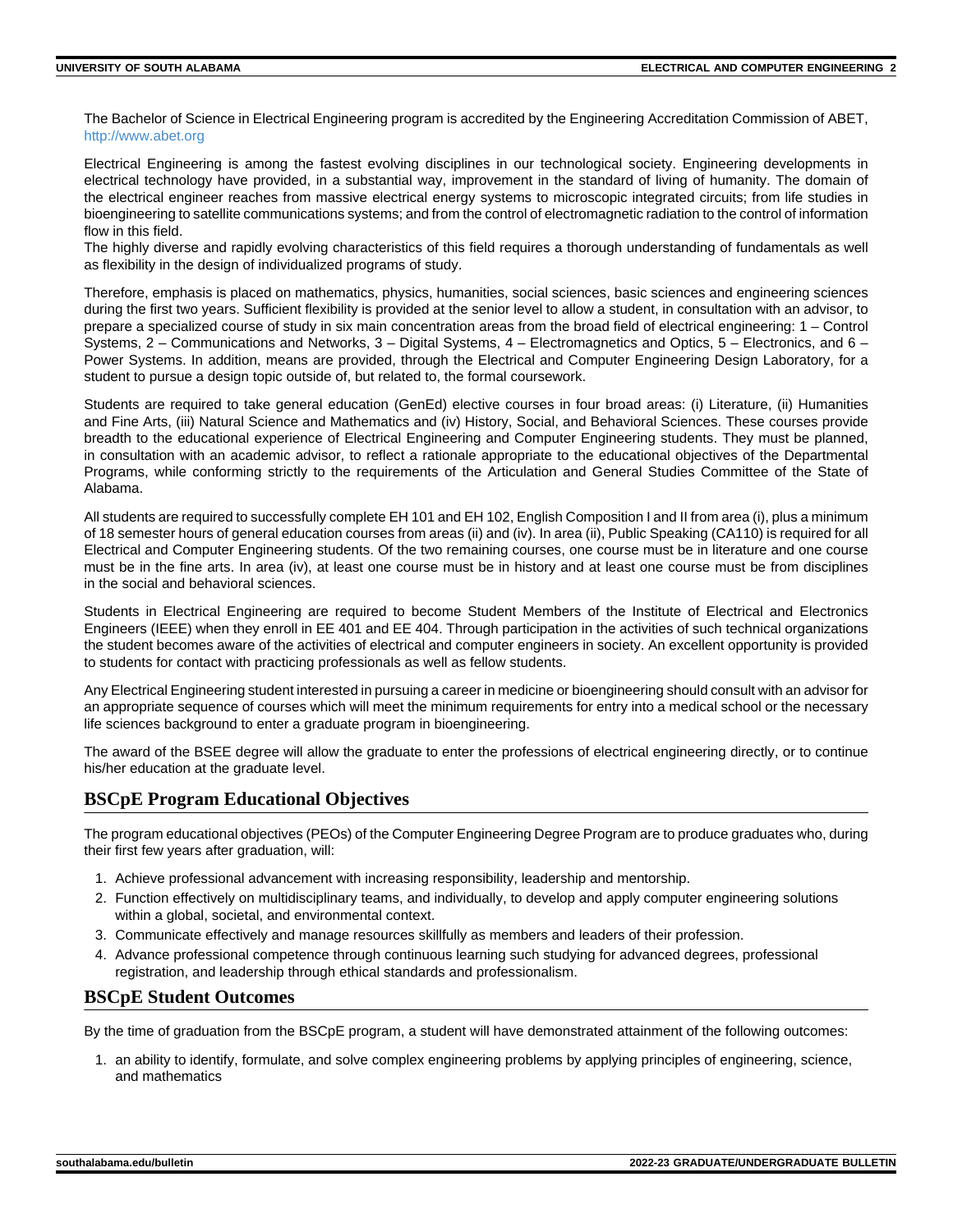- 2. an ability to apply engineering design to produce solutions that meet specified needs with consideration of public health, safety, and welfare, as well as global, cultural, social, environmental, and economic factors
- 3. an ability to communicate effectively with a range of audiences
- 4. an ability to recognize ethical and professional responsibilities in engineering situations and make informed judgments, which must consider the impact of engineering solutions in global, economic, environmental, and societal contexts
- 5. an ability to function effectively on a team whose members together provide leadership, create a collaborative and inclusive environment, establish goals, plan tasks, and meet objectives
- 6. an ability to develop and conduct appropriate experimentation, analyze and interpret data, and use engineering judgment to draw conclusions
- 7. an ability to acquire and apply new knowledge as needed, using appropriate learning strategies

The BSCpE curriculum is designed to ensure the attainment of the student outcomes.

The Bachelor of Science in Computer Engineering program is accredited by the Engineering Accreditation Commission of ABET, <http://www.abet.org>

The Computer Engineering program is geared to students who are interested in the design of digital computing systems, integrating both hardware and software design components.

In the Computer Engineering Degree Program, sequences of courses are chosen from Electrical and Computer Engineering and from Computer Science that produce an in-depth treatment of digital logic and systems theory. In addition, means are provided through the Electrical and Computer Engineering Design Laboratory, for a student to pursue a design topic outside of, but related to, the formal coursework.

Students are required to take general education (GenEd) elective courses in four broad areas: (i) Literature, (ii) Humanities and Fine Arts, (iii) Natural Science and Mathematics and (iv) History, Social, and Behavioral Sciences. These courses provide breadth to the educational experience of Electrical Engineering and Computer Engineering students. They must be planned, in consultation with an academic advisor, to reflect a rationale appropriate to the educational objectives of the Departmental Programs, while conforming strictly to the requirements of the Articulation and General Studies Committee of the State of Alabama.

All students are required to successfully complete EH 101 and EH 102, English Composition I and II from area (i), plus a minimum of 18 semester hours of general education courses from areas (ii) and (iv). In area (ii), Public Speaking (CA 110) is required for all Electrical and Computer Engineering students. Of the two remaining courses, one course must be in literature and one course must be in the fine arts. In area (iv), at least one course must be in history and at least one course must be from disciplines in the social and behavioral sciences.

Students in Computer Engineering are required to become members of either the Institute of Electrical and Electronics Engineers (IEEE) or the Association for Computing Machinery (ACM) when they enroll in EE 401 and EE 404. Through participation in the activities of such technical organizations the student becomes aware of the activities of electrical and computer engineers in society. An excellent opportunity is provided to students for contact with practicing professionals as well as fellow students.

Any Computer Engineering student interested in pursuing a career in medicine or bioengineering should consult with an advisor for an appropriate sequence of courses which will meet the minimum requirements for entry into a medical school or the necessary life sciences background to enter a graduate program in bioengineering.

The award of the BSCpE degree will allow the graduate to enter the professions of electrical engineering or computer engineering directly, or to continue his/her education at the graduate level.

## **BSEE And BSCpE Accelerated Bachelor's To Master's (ABM) Degree Option**

The Department of Electrical and Computer Engineering allows well-qualified EE and CpE undergraduates to follow an "Accelerated Bachelor's to Master's" study plan. This plan permits up to six credit hours of graduate coursework to count towards both the Bachelor's (as Technical Electives) and the Master's degrees, so that the Master's degree is earned faster than usual. (The coursework concerned must individually satisfy the requirements of both degrees.) See a departmental advisor for specific details.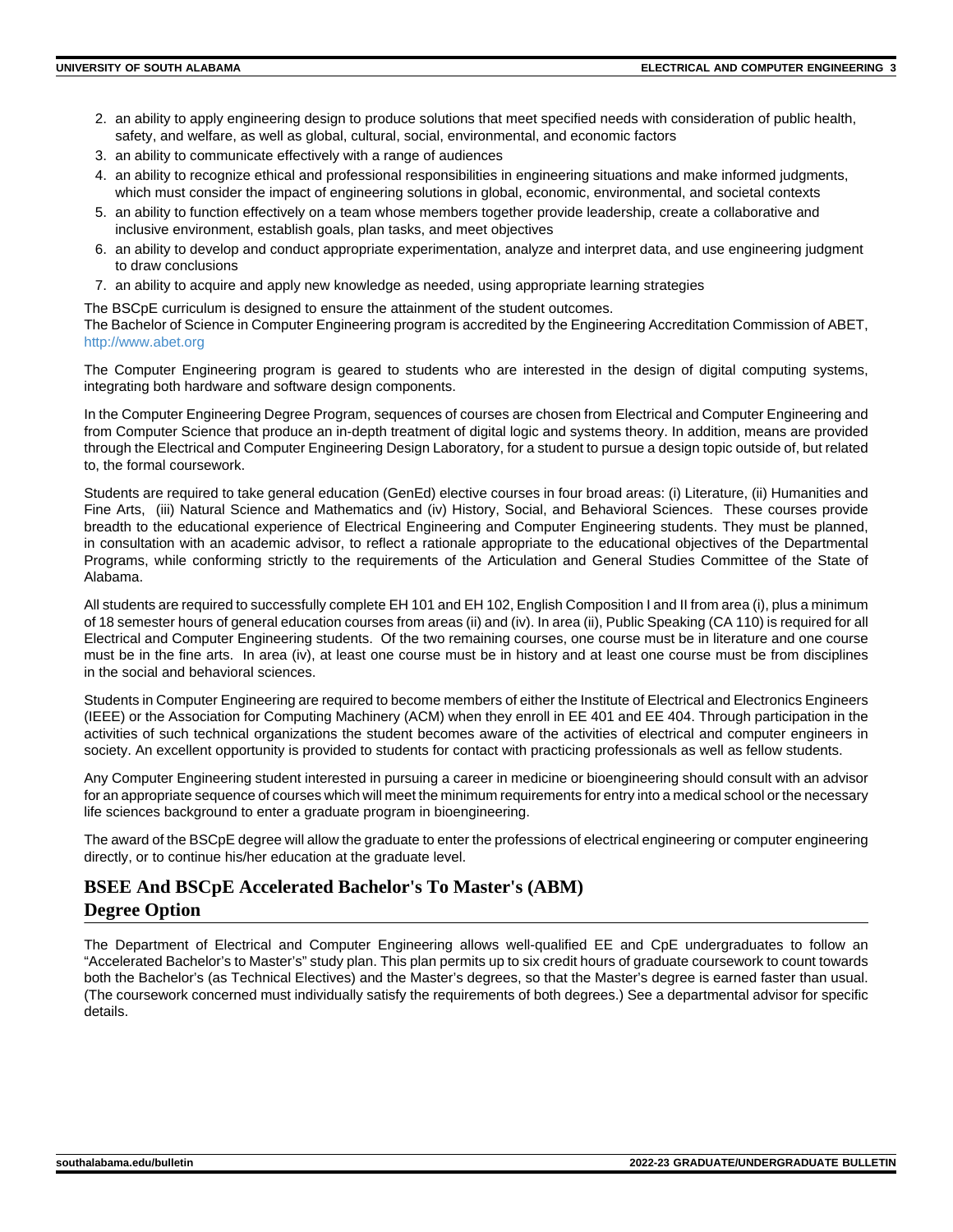# **Areas Of Study**

Computer Engineering (BS) Electrical Engineering (BS) - General Track Electrical Engineering (BS) - Premed Track Electrical Engineering (MS)

## **Courses**

# **Computer Engineering (CPE) (CPE)**

**CPE 260 Intro to C++ Programming 3 cr** Introduction and fundamentals of C++ programming, input-output operations, variables, data types, arithmetic expressions, control statements, looping, functions, arrays, pointers, strings, structures, and abstract data types. Pre-requisite: MA 125 Minimum Grade of C. MA 125 can be taken concurrently with this course.

# **Electrical Engineering (EE) (EE)**

**EE 220 Circuit Analysis I 3 cr**

Resistive networks with independent and dependent sources: Ohm's law; Kirchhoff's law; nodal and loop analysis; network theorems; energy storage elements (capacitors and inductors); operational amplifiers; steady state AC analysis; and introduction to PSpice. Fee. Pre-requisite: MA 125 Minimum Grade of C and PH 201 Minimum Grade of C.

#### **EE 223 Network Analysis 3 cr**

Transient analysis of RLC circuits; Three-phase systems; power-factor correction in three-phase power systems; magnetically coupled networks; Operational amplifiers; network frequency response functions and resonance; Fourier series.

Pre-requisite: EE 220 Minimum Grade of C and PH 202 Minimum Grade of C and MA 227 Minimum Grade of C and MA 238 Minimum Grade of C. MA 227 and MA 238 can be taken concurrently with this course.

#### **EE 227 Circuits and Devices Lab 1 cr**

Introduction to electrical laboratory equipment and instrumentation; analog and digital meters, oscilloscopes, bridges, power supplies, function generators. Measurement of voltage, current and power in DC networks and in single-phase and three-phase AC networks. Verification of Kirchhoff's laws. Measurement of resistance, capacitance, and inductance. Corequisite: EE 223 and credit for or concurrent registration in EH102. Fee. Pre-requisite: EE 223 Minimum Grade of D and (EH 102 Minimum Grade of D or EH 105 Minimum Grade of D). EE 223 and EH 102 can be taken concurrently with this course.

## **EE 263 Digital Logic Design 3 cr**

Number systems, introduction to basic logic circuits, analysis and design of combinational and sequential logic circuits, k-map methods, finite state machines, multiplexers, decoders, encoders, adders, latches, flip-flops, registers, and counters.

Pre-requisite: CIS 210 Minimum Grade of C.

#### **EE 264 Microprocessor Sys-Interfacing 3 cr** Small computer organization, assembly and machine level programming, microprocessor architectures and instruction sets, microprocessor and microcontroller system design, and microprocessor based peripheral interfacing. Pre-requisite: EE 263 Minimum Grade of C or CSC 228 Minimum Grade of C.

#### **EE 268 Digital Logic Design Lab 1 cr**

A series of digital logic circuit experiments and simulations using TTL/CMOS integrated circuits designed to reinforce the material presented in EE 263. Design projects include standard SSI and MSI digital circuit based simulation and experiments. Fee.

Pre-requisite: EE 263 Minimum Grade of C or CSC 228 Minimum Grade of C.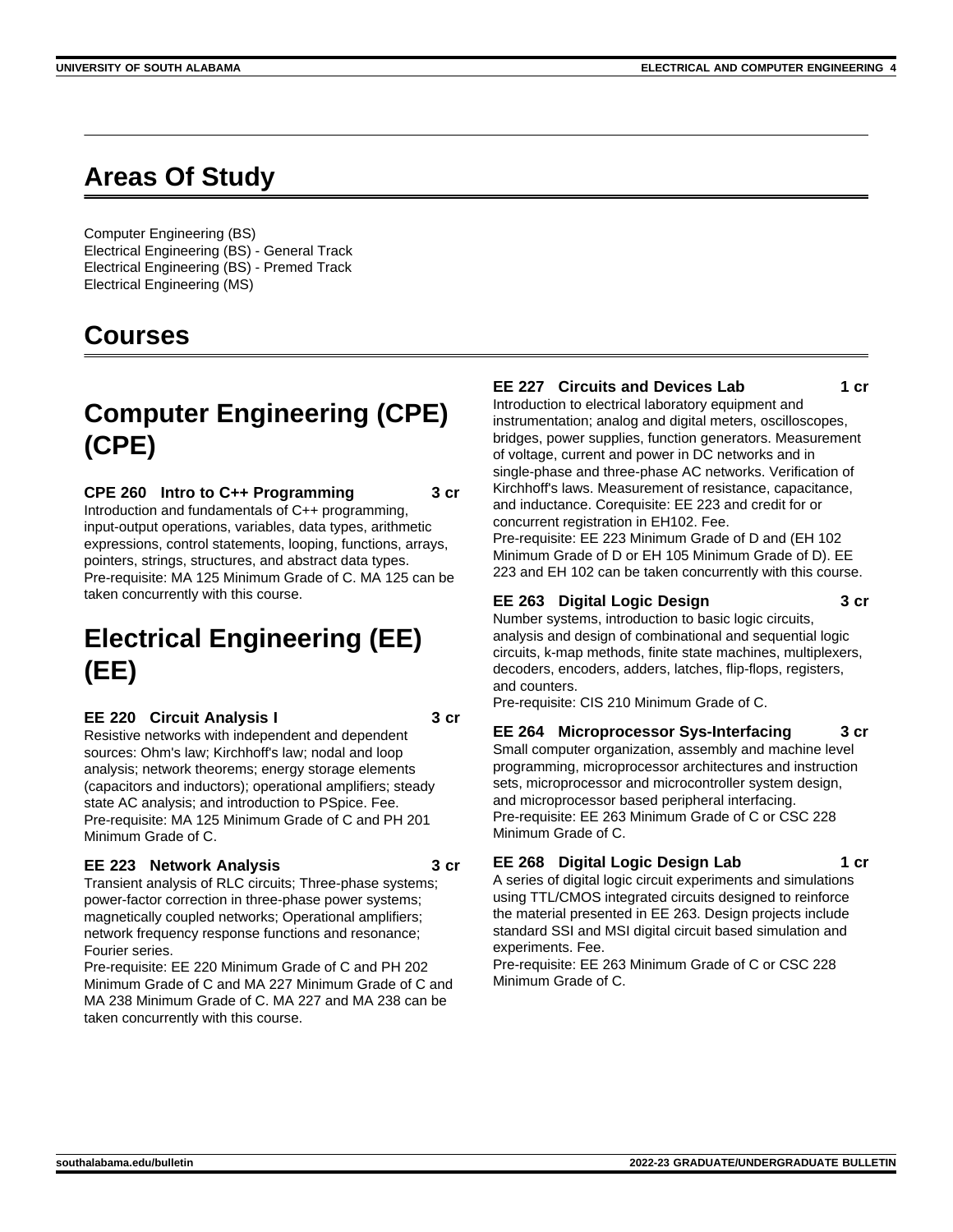#### **EE 302 Computer Methods in EE - CpE 1 cr**

Introduction to the use of computer softwares such as MATHCAD/ MATLAB and PSPICE/ ELECTRONIC WORKBENCH for the analysis of engineering related problems and the solution of electric/ electronic circuits. Pre-requisite: EE 223 Minimum Grade of C and EE 263 Minimum Grade of C.

#### **EE 321 Signals, Systems & Transforms 3 cr**

Modeling of analog and discrete-time signals and systems, time domain analysis, Fourier series, continuous and discrete time Fourier transforms and applications, sampling, z-transform, state variables, analysis of signals and systems and basic filter design, filter implementation using MatLab. Fee.

Pre-requisite: EE 223 Minimum Grade of D and MA 238 Minimum Grade of C.

#### **EE 322 Prob, Rand Sigs & Stat Anlys 3 cr**

Discrete and continuous probability distributions; random variables; Bernoulli trials; hypothesis testing; confidence intervals; Anova multiple comparisons; Bayes' theorem; estimation; sampling; random processes and random signals in linear systems. Probability applications in computer and electrical engineering. Fee. Pre-requisite: MA 238 Minimum Grade of C and EE 321 Minimum Grade of D. EE 321 can be taken concurrently with this course.

## **EE 328 Feedback Control Systems 3 cr**

Review of the Laplace Transform. Transfer functions; block diagrams; signal-flow graphs and Mason's Gain Formula. Stability of feedback control systems; Routh-Hurwitz criterion; root-locus technique and the Nyquist criterion. Bode plots; gain and phase margins. PI, PD and PID controller design. Introduction to the use of Matlab for analysis and design.

Pre-requisite: EE 321 Minimum Grade of D.

#### **EE 331 Physical Electronics 3 cr**

Introduction to quantum concepts; particles in one dimensional potential well; tunneling. Silicon band structure, electrons and holes. Drift and diffusion current density; band bending; Einstein diffusion coefficient; recombination/ generation. The pn junction; step and linear junctions; depletion layer. I-V characteristics of a pn junction and steady-state carrier concentrations at junctions. Bipolar junction transistor fundamentals; pnp and npn types; common emitter configuration, biasing and gain. Fee. Pre-requisite: MA 238 Minimum Grade of C and PH 202 Minimum Grade of C and CH 131 Minimum Grade of C.

#### **EE 334 Digital Electronics 3 cr**

Review of semiconductor diodes and diode circuits; Introduction to digital electronics; Review of BJTs, operating characteristics and DC analysis, TTL logic gates; Field effect devices, operating characteristics and DC analysis; NMOS, PMOS, CMOS devices and logic circuits, transmission gates; Design considerations. Pre-requisite: EE 331 Minimum Grade of D.

#### **EE 354 Electromagnetics I 3 cr**

Basic concepts of electrostatics, electric potential theory, electric fields and currents, fields of moving charge, Poisson's and Laplace's equations, magnetostatics, metallic conductors and dielectric materials, electric-scalar and magnetic-vector potentials and boundary conditions, general time varying fields and Maxwell's equations.

Pre-requisite: (MA 237 Minimum Grade of C and MA 238 Minimum Grade of C and PH 202 Minimum Grade of C).

#### **EE 355 Electromagnetics II 3 cr**

Lumped versus distributed circuit components, capacitance, inductance and mutual inductance, uniform plane waves, power flow and skin effect, reflection, transmission and propagation of uniform plane waves through different media, wave polarization, transmission lines, waveguides, optical fiber, electromagnetic radiation and antennas, the Radar equation.

Pre-requisite: EE 354 Minimum Grade of D.

#### **EE 356 Electromagnetics Laboratory 1 cr** Computer-aided and experimental field mapping; shielding techniques; field measurement of elementary radiating structures and waveguide circuits; terminal characteristics of klystrons and space wave propagation losses. Fee. Pre-requisite: EE 355 Minimum Grade of C. EE 355 can be taken concurrently with this course.

## **EE 368 Microprocessor Sys Interf Lab 1 cr**

This Laboratory is designed to reinforce the material covered in EE 264 and to provide practical hands-on experience with microprocessor software, hardware and interfacing. Topics include integration of microprocessor software, hardware and peripheral devices; assembly level programming and hardware interfaces for control and instrumentation.

Pre-requisite: EE 268 Minimum Grade of D and EE 264 Minimum Grade of D. EE 264 can be taken concurrently with this course.

#### **EE 372 Introduction to Communications 3 cr**

Introduction to communication systems; analog, digital, deterministic and stochastic messages; modulation; redundancy coding. Signal energy and power; correlation; orthogonal signal set and Fourier series. Fourier transforms; signal transmission through linear systems; ideal and practical filters; signal distortion; Parseval's theorem; essential band-width and energy and power spectral density. Amplitude modulation: DSB, SSB, AM, QAM and VSB; phase and frequency modulation and the basic design of a FM transmitter. Sampling theorem; pulse code modulation and differential pulse code modulation. Pre-requisite: EE 322 Minimum Grade of D and EE 321 Minimum Grade of D. EE 322 can be taken concurrently with this course.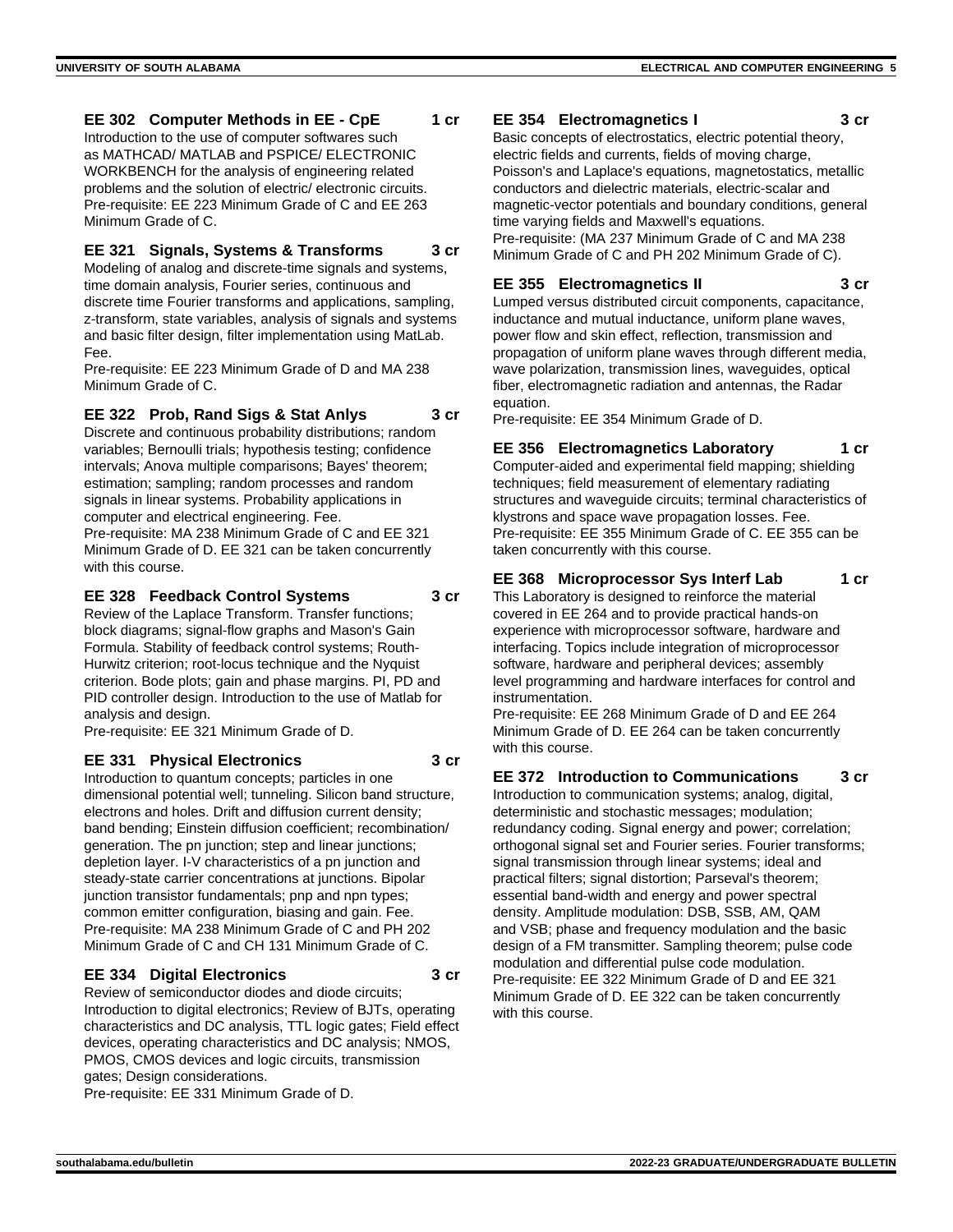#### **EE 381 Electromech Energy Conversion 3 cr**

Introduction to the principles of electromechanical energy conversion. Energy balance, force, and torque of electromagnetic systems; magnetic circuits and ferromagnetic losses; transformers and their connections; three-phase induction motors; synchronous generators and motors; non-salient machines. Parallel operation of synchronous generators. Dynamics of electric machines. Pre-requisite: EE 223 Minimum Grade of D.

#### **EE 385 Energy Conversion Lab 1 cr**

Laboratory experiments based on: Faraday's Law and magnetic coupling; magnetic circuits; transformers (single and three phase) and their connections and tests. Three phase induction motors - tests and performance characteristics; synchronous generators and motors. Machine data acquisition methods and processing using a computer.

Pre-requisite: (EE 381 Minimum Grade of D and EE 227 Minimum Grade of D).

## **EE 401 Intro Elec and CpE Design - W 1 cr**

Specification of design criteria. Written and oral presentations of design proposals. Coverage of professional and contemporary issues and students are required to become members of the IEEE or ACM and attend two technical meetings of IEEE/ACM. Fee.

Pre-requisite: CA 110 Minimum Grade of D and EE 321 Minimum Grade of D and EE 334 Minimum Grade of D and EE 368 Minimum Grade of D. EE 334 and EE 368 can be taken concurrently with this course.

#### **EE 404 Electrical and Computer Eng-W 3 cr**

Implementation of design project from the field of Electrical or Computer Engineering in the broadest sense and under the guidance of a project director from the electrical and computer engineering faculty. Written and oral presentations of project proposals, interim and final reports. Students are required to be current members of the IEEE/ACM and attend two technical meetings. Fee.

Pre-requisite: EE 328 Minimum Grade of D and EE 334 Minimum Grade of D and EE 368 Minimum Grade of D and EE 401 Minimum Grade of D.

#### **EE 422 Adv Feedback Control Systems 3 cr**

Sensors, encoders and DC motors in control systems. The performance and design of feedback control systems. System bandwidth; Nichol's Chart and the stability of control systems with time delays. State variable analysis and design. This course is dually listed with an equivalent graduate level course (EE522) and requires a minimum GPA of 2.75 or the instructor's permission for admission. Pre-requisite: EE 328 Minimum Grade of D.

## **EE 423 Modern Control Theory 3 cr**

Simulation and modeling; introduction to linear systems theory; concepts of controllability and observability; specifications; structures and limitations; review of classical design methods; state feedback design methods; multivariable control; robust stability and sampled data implementation. Introduction to the use of MATLAB for design. This course is dually listed with an equivalent graduate-level course (EE 523) and requires a minimum G.P.A of 2.75 or the instructor's permission for admission. Pre-requisite: EE 328 Minimum Grade of D.

## **EE 424 Nonlinear Control Systems 3 cr**

State space description; methods of linearization; isoclines; stability of nonlinear systems; Lyapunov's direct method; harmonic linearization; describing functions; dual input describing functions; Popov's method; circle criterion and computer aided analysis. This graduate-level course is dually listed with an equivalent course (EE524) and requires a minimum GPA of 2.75 or the instructor's permission for admission.

Pre-requisite: EE 328 Minimum Grade of D.

#### **EE 427 Digital Control Systems 3 cr**

State space and transfer function description of discretetime systems; solution of discrete state equation; discretetime model of analog plants; frequency domain analysis; design of discrete state-feedback regulators; observers and tracking systems. This course is dually listed with an equivalent graduate-level course (EE 527) and requires a minimum G.P.A. of 2.75 or the instructors permission for admission.

Pre-requisite: EE 328 Minimum Grade of D.

#### **EE 430 Power Semiconductor Dev 3 cr**

Characteristics of power devices; physics of transport phenomena; breakdown voltage; power rectifiers; bipolar transistors; power MOSFET; insulated-gate bipolar transistor and MOS-gated thyristors. Pre-requisite: EE 331 Minimum Grade of D.

#### **EE 431 Analog Electronics 3 cr**

Small signal model of diodes, applications, advanced opamp applications, principle of operation of FETs, small signal model of FET and basic FET amplifiers, small signal model of BJT and basic BJT amplifiers, differential and multistage amplifiers, Miller s Theorem, Nyquist stability criterion and frequency response, internal circuit of typical op-amp.

Pre-requisite: EE 334 Minimum Grade of D.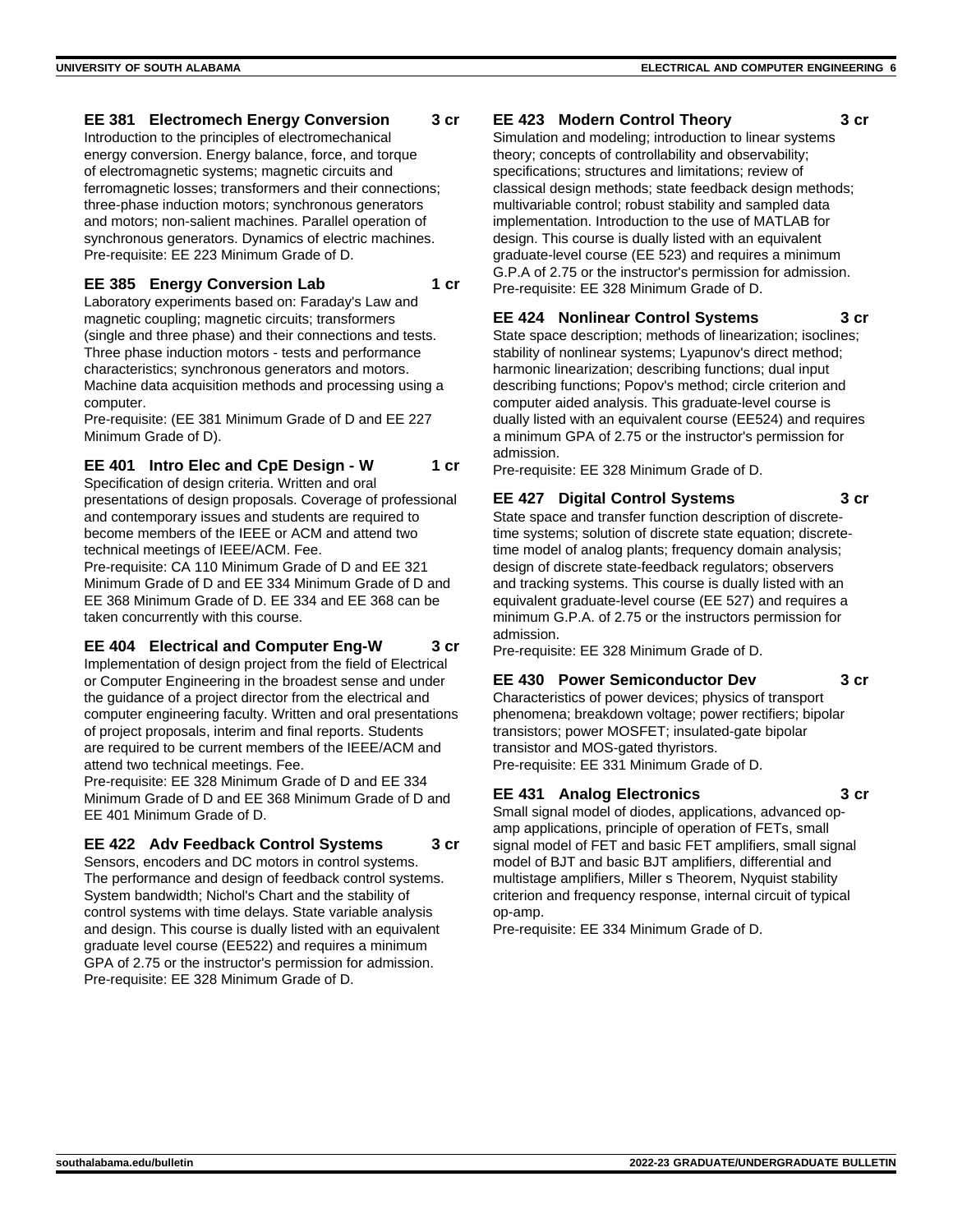#### **EE 432 Microelectronic Devices 3 cr**

Introduction to semiconductor material properties; semiconductor diodes; structure and operation; diode circuit applications; bipolar transistor; structure and operation; junction field effect transistors (JFETs); metal oxide field effect transistors (MOSFETs) fabrication technology and construction of semiconductor devices; biasing and stability of amplifiers. This course is dually listed with an equivalent graduate-level course (EE 532) and requires a minimum GPA of 2.75 or the instructor's permission for admission. Fee.

Pre-requisite: EE 334 Minimum Grade of D.

#### **EE 437 Electronics Lab 1 cr**

Computer analysis and measurement of the characteristics and parameters of power supplies; operational amplifiers; voltage and power amplifiers; oscillators and active filters. Pre-requisite: (EE 334 Minimum Grade of D and EE 431 Minimum Grade of D). EE 431 can be taken concurrently with this course.

#### **EE 438 Virtual Instrumentation 3 cr**

Transducers; measurement techniques; measurement errors; digital signal processing; noise sources and reduction; introduction to LabVIEW software, data acquisition and processing using computer-controlled data acquisition hardware.

Pre-requisite: EE 334 Minimum Grade of D.

#### **EE 439 VSLI Technology-Fabrication 3 cr**

Introduction to semiconductor devices; crystal growth and wafer preparation; chemical and physical vapor deposition; oxidation; diffusion; ion implantation; lithography; etching metallization, process integration of CMOS and bipolar technologies; diagnostic techniques and measurements; packaging; yield and reliability. This course is dually listed with an equivalent graduate-level course (EE 539) and requires a minimum G.P.A. of 2.75 or the instructor's permission for admission.

Pre-requisite: EE 331 Minimum Grade of D.

#### **EE 440 HDL Logic Synthesis 3 cr**

Introduction to the syntax and elements of the basic VHDL language such as entities and architectures; creating combinational, synchronous logic and state machines using both structural and behavioral VHDL; using hierarchy in large designs; synthesizing and implementing designs. This course is dually listed with an equivalent graduate-level course (EE 540) and requires a minimum GPA of 2.75 or the instructor's permission for admission. Credit for both EE 440 and EE 443 not allowed toward a degree. Fee. Pre-requisite: EE 264 Minimum Grade of D and EE 268 Minimum Grade of D.

#### **EE 441 Computer Networks 3 cr**

Introduction to design and analysis of computer networks. Polling networks and ring networks. This course is dually listed with an equivalent graduate-level course (EE 541) and requires a minimum GPA of 2.75 or the instructor's permission for admission.

Pre-requisite: EE 264 Minimum Grade of D and EE 268 Minimum Grade of D.

#### **EE 443 HDL Logic Simulation 3 cr**

Introduction to the syntax and elements of the basic Verilog language such as modules and ports; hierarchical modeling; gate-level modeling; dataflow modeling; switch-level modeling; tasks and functions; timing and delays; userdefined primitives; synthesizing and implementing designs. Emphasis is on the simulation and test-bench aspects. This course is dually listed with an equivalent graduate-level course (EE 543) and requires a minimum GPA of 2.75 or the instructor's permission for admission. Credit for both EE 440 and EE 443 not allowed toward a degree. Fee. Pre-requisite: EE 264 Minimum Grade of D and EE 268 Minimum Grade of D.

#### **EE 444 Wireless Networks 3 cr**

Introduction to modern wireless networks/systems, the cellular concept, frequency reuse, interference and system capacity improvement, trunking and grade of service, multiple access techniques, wireless/wireline interworking, and advanced networks (i.e. ad hoc networks). This course is dually listed with an equivalent graduate-level course (EE 544) and requires a minimum GPA of 2.75 or the instructor's permission for admission. Fee.

Pre-requisite: EE 441 Minimum Grade of D.

#### **EE 445 Smart Grid 3 cr**

Introduction to smart grid concepts, phasor measurement units, applications of PMUs in protection and fault recovery, communication over power lines, smart metering, smart grid standards, and cyber security.

Co-requisite: EE 483

Pre-requisite: EE 264 Minimum Grade of D and EE 381 Minimum Grade of D.

## **EE 446 Embedded System Design Lab 1 cr**

Design projects utilizing 16-bit and 32-bit microprocessor hardware and software; interfaces to memory and peripheral devices.

Pre-requisite: EE 457 Minimum Grade of D. EE 457 can be taken concurrently with this course.

## **EE 447 Programmable Logic Devices Lab 1 cr**

Digital design projects utilizing simulation and synthesis CAD tools and targeting programmable logic devices. Pre-requisite: EE 264 Minimum Grade of D and EE 268 Minimum Grade of D.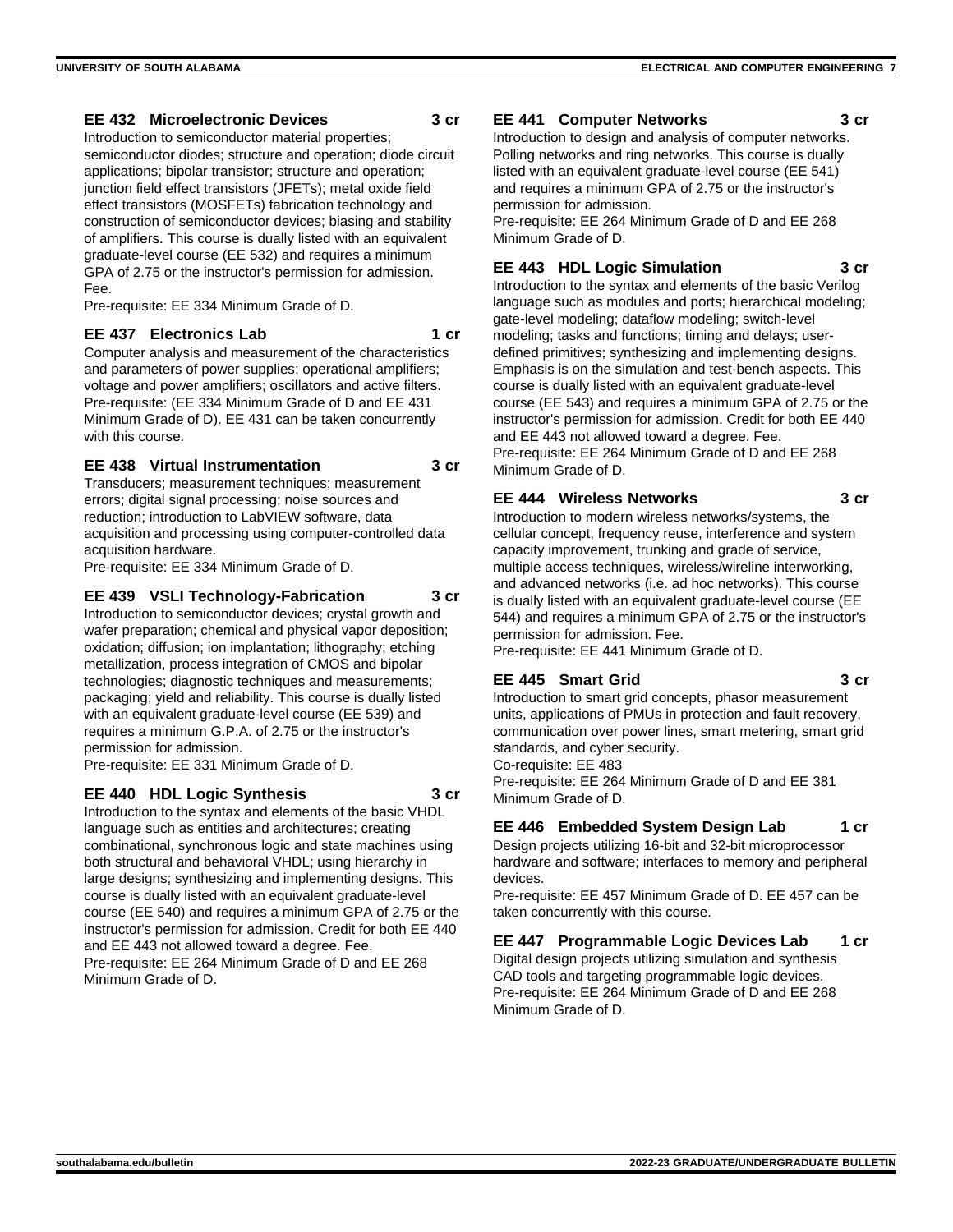#### **EE 449 Control and Communications Lab 1 cr**

Computer-aided modeling, design and performance analysis in time and frequency domain of analog and digital communication end-to-end systems, and automatic control systems.

Pre-requisite: EE 328 Minimum Grade of D and EE 372 Minimum Grade of D. EE 372 can be taken concurrently with this course.

#### **EE 450 Fundamentals of Fourier Optics 3 cr**

Two-dimensional Fourier analysis; linear systems; sampling theory; scalar diffraction theory. Fourier transform imaging properties of lenses; frequency analyses of diffractionlimited coherent and incoherent imaging systems; aberrations and resolution analysis; Vander Lugt filters and frequency domain analysis and synthesis; SAR and pattern recognition applications.

Pre-requisite: EE 331 Minimum Grade of D and EE 355 Minimum Grade of D.

#### **EE 452 Microwave Engineering 3 cr**

Generation and transmission of high frequency electromagnetic energy; magnetrons, klystrons, masers, parametric amplifiers, traveling wave tubes and solid-state devices; waveguides and resonators. This course is dually listed with an equivalent graduate level course (EE 552) and requires a minimum GPA of 2.75 or the instructor's permission for admission. Fee.

Pre-requisite: EE 355 Minimum Grade of D.

#### **EE 453 Antenna Theory and Design 3 cr**

Radiation fundamentals; linear antennas; loop antennas; aperture antennas; reflector antennas; antenna impedance and measurements; computer-aided design of antenna systems. This course is dually listed with an equivalent graduate-level course (EE 553).

Pre-requisite: EE 355 Minimum Grade of D.

#### **EE 454 Digital Computer Architecture 3 cr** Computer organization; instruction set design; ALU design; control unit design; I/O and interrupt designs; memory organization; DMA; microprogramming; introduction to multiprocessors; performance analysis. This course is dually listed with an equivalent graduate level course (EE 554) and requires a minimum GPA of 2.75 or the instructor's permission for admission. Fee.

Pre-requisite: EE 264 Minimum Grade of D and EE 268 Minimum Grade of D.

#### **EE 455 Optoelectronics 3 cr**

Wave propagation in free-space and in wave guides; optical resonators; interaction of radiation and atomic systems; laser oscillation; solid-state lasers. He-Ne and Argon lasers, integrated optics including integration of emitters and detectors; optical interconnects; spatial light modulators; optoelectronic materials and devices; and applications of optoelectronics. This course is dually listed with an equivalent graduate-level course (EE 555) and requires a minimum GPA of 2.75 or the instructor's permission of admission. Fee.

Pre-requisite: EE 355 Minimum Grade of D.

#### **EE 456 Fiber Optic Communication Sys 3 cr**

Review of optical principles, dielectric waveguides, signal propagation, degradations and attenuation of fibers. Fiber interconnection devices, active and passive components, optical transmitters and receivers, power budget, fiber optic communication systems. This course is dually listed with an equivalent graduate-level course (EE 556). Pre-requisite: EE 355 Minimum Grade of D.

## **EE 457 Embedded System Design 3 cr**

Architecture and software of 16-bit and 32-bit microprocessor hardware and software; interface design to memory and peripheral devices; multiprocessing. This course is dually listed with an equivalent graduate level course (EE 557) and requires a minimum GPA of 2.75 or the instructor's permission for admission. Fee. Pre-requisite: EE 264 Minimum Grade of D and EE 368 Minimum Grade of D.

#### **EE 458 Radar Systems 3 cr**

Introduction to radar signal processing. Continuous wave and pulsed radars. Clutter and radio wave propagation. Moving target indicator, target surveillance and tracking radar systems. Side-looking, synthetic aperture, interferometric and other airborne radars. This course is dually listed with an equivalent graduate level course (EE 558) and requires a minimum GPA of 2.75 or the instructor's permission for admission. Fee.

Pre-requisite: EE 355 Minimum Grade of D.

## **EE 465 Digital Signal Processing 3 cr**

Review of discrete Fourier and Z-transforms; review of analog filter design; design of IIR and FIR digital filters. Fast Fourier transform (FFT) and applications; Hardware implementation and quantization effects. Advanced digital filter structures and design. DSP algorithm design and implementation. Analysis of finite word length effects of DSP applications. Extensive use of MatLab for analysis and design.

Pre-requisite: (EE 321 Minimum Grade of C and EE 322 Minimum Grade of D). EE 322 can be taken concurrently with this course.

## **EE 468 Programmable Logic Controllers 3 cr**

Hardware and software principles of PLC devices, ladder logic, hardware components of PLC systems and controller configuration, basic PLC operation, program construction and manipulation, advanced operation and networking. Fee. Pre-requisite: EE 264 Minimum Grade of D and EE 268 Minimum Grade of D.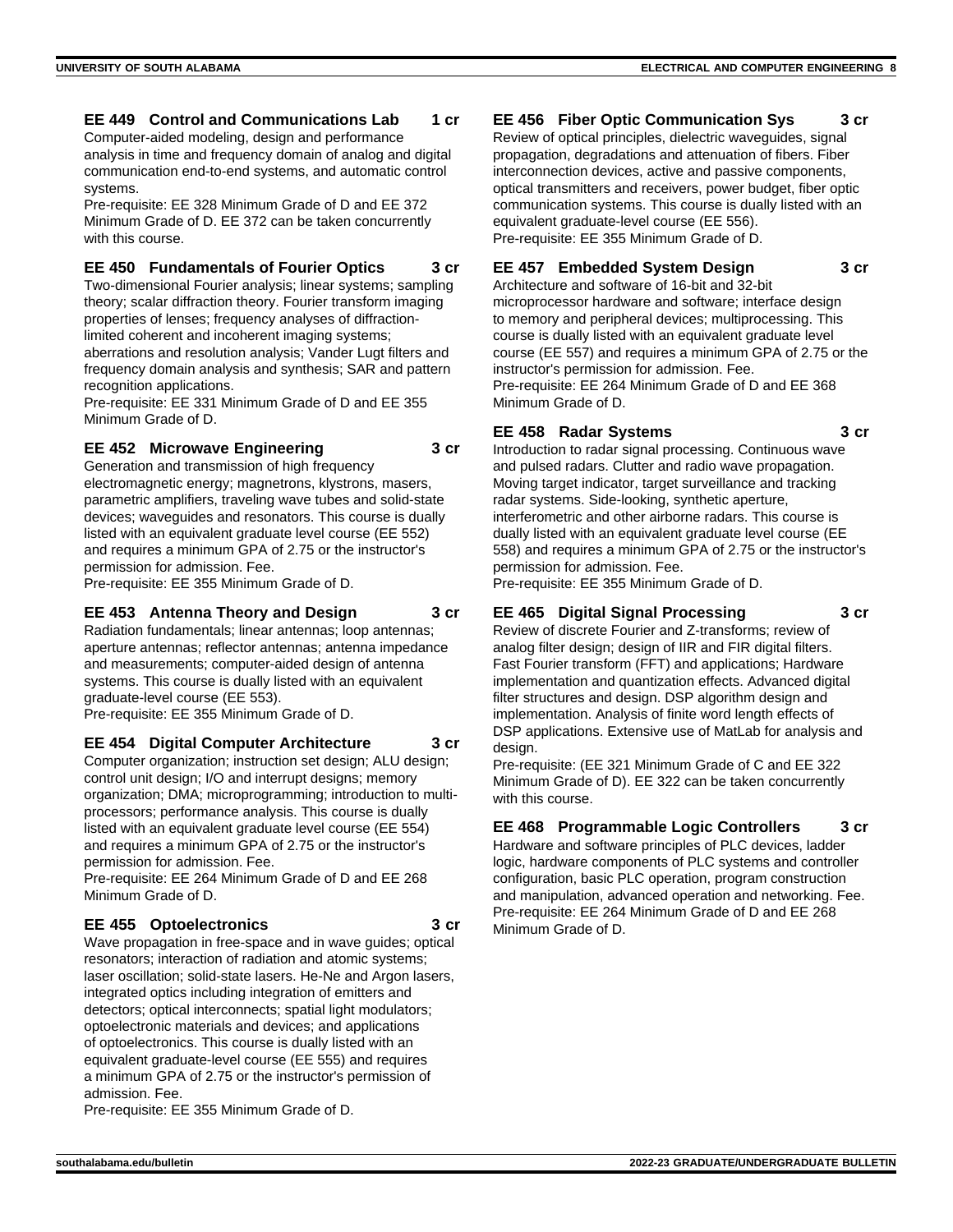Design techniques for high-speed digital interfaces and circuit boards; signal integrity including crosstalk and ground bounce; electromagnetic aspects of high-speed digital design; frequency-domain analysis of power-system integrity; state-of-the-art buses and standards. This course is dually listed with an equivalent graduate-level course (EE 569) and requires a minimum GPA of 2.75 or the instructor's permission for admission. Fee.

Pre-requisite: EE 264 Minimum Grade of D and EE 268 Minimum Grade of D and EE 334 Minimum Grade of D.

#### **EE 470 Synth Active-Passive Networks 3 cr**

Reliability of network functions (high-pass, band-pass, lowpass, band reject and equalizing filters); approximation techniques; sensitivity analysis; passive and active synthesis; positive and negative feedback and biquads. Computer techniques for the realization of standard filter forms (Butterworth, Chebyshev, Bessel, Sallen and Key, and other forms).

Pre-requisite: EE 321 Minimum Grade of D.

#### **EE 471 Wireless Communication 3 cr**

Introduction to wireless communications propagation in mobile radio channels, large, small scale fading and multipath; diversity and diversity combining techniques and modulation techniques. This course is dually listed with an equivalent graduate level course (EE 571) and requires a minimum GPA of 2.75 or the instructor's permission for admission. Fee.

Pre-requisite: EE 372 Minimum Grade of D.

## **EE 473 Advanced Communication Systems 3 cr**

Digital line coding; pulse shaping; partial response signaling; scrambling; M-ary communication; digital carrier systems and digital multiplexing. Probability; random variables; quantization error in PCM; random processes; white noise and the behavior of analog systems in the presence of noise. Information theory; compact codes and error correcting codes. This course is dually listed with an equivalent graduate level course (EE 573) and requires a minimum GPA of 2.75 or the instructor's permission for admission. Fee.

Pre-requisite: EE 372 Minimum Grade of D.

## **EE 481 Electrical Machines 3 cr**

DC machines-motors and generators. Single-phase motors; unbalanced two-phase motors; servo-motors; commutator motors; stepper motors; synchros; shaded pole motors; reluctance and hysteresis motors and brushless DC motors. Dynamic circuit analysis of rotating machines. Pre-requisite: EE 381 Minimum Grade of D.

## **EE 482 Switch Mode Power Conversion 3 cr**

Design and analysis of switch mode power converters; design of magnetic components; stability considerations; input filter interactions; performance measurements and evaluations. This course is dually listed with an equivalent graduate-level course (EE 582) and requires a minimum GPA of 2.75 or the instructor's permission for admission. Pre-requisite: EE 334 Minimum Grade of D and EE 381 Minimum Grade of D.

## **EE 483 Power Systems I 3 cr**

Principles of power system analysis. Synchronous machines, transformers and loads; transmission line parameters and analysis. Impedance/admittance matrix representation of power systems. Power flow analysis. Symmetrical fault studies and protective devices. Fee. Pre-requisite: EE 381 Minimum Grade of D and EE 385 Minimum Grade of D. EE 385 can be taken concurrently with this course.

## **EE 484 Power Systems II 3 cr**

Symmetrical components and sequence networks; computer studies of transmission lines; fault studies using a computer; state estimation of power system and power system stability, Economic analysis. Fee. Pre-requisite: EE 483 Minimum Grade of D.

## **EE 485 Power Distrib and Utilization 3 cr**

Principles and characteristics of generating stations; transformers; conversion equipment; primary and secondary distribution systems; short-circuit calculations; selection of protective devices; system grounding and over current protection; voltage control; power factor control and correction; load and cost estimating. Pre-requisite: EE 483 Minimum Grade of D.

## **EE 486 Power Electronics 3 cr**

Power semiconductor diodes and thyristors; commutation techniques; rectification circuits - uncontrolled and controlled; AC voltage controllers; DC chopper; pulse-width modulated inverters and resonant pulse inverters. This course is dually listed with an equivalent graduate level course (EE 586) and requires a minimum GPA of 2.75 or the instructor's permission for admission. Fee. Pre-requisite: EE 334 Minimum Grade of D and EE 381 Minimum Grade of D.

## **EE 487 Switch Mode Power Conversion 3 cr**

Design and analysis of switch mode power converters; design of magnetic components; stability considerations; input filter interactions; performance measurements and evaluation. This course is dually listed with an equivalent graduate level course and requires a minimum GPA of 2.75 for admission.

Pre-requisite: EE 334 Minimum Grade of D and EE 381 Minimum Grade of D.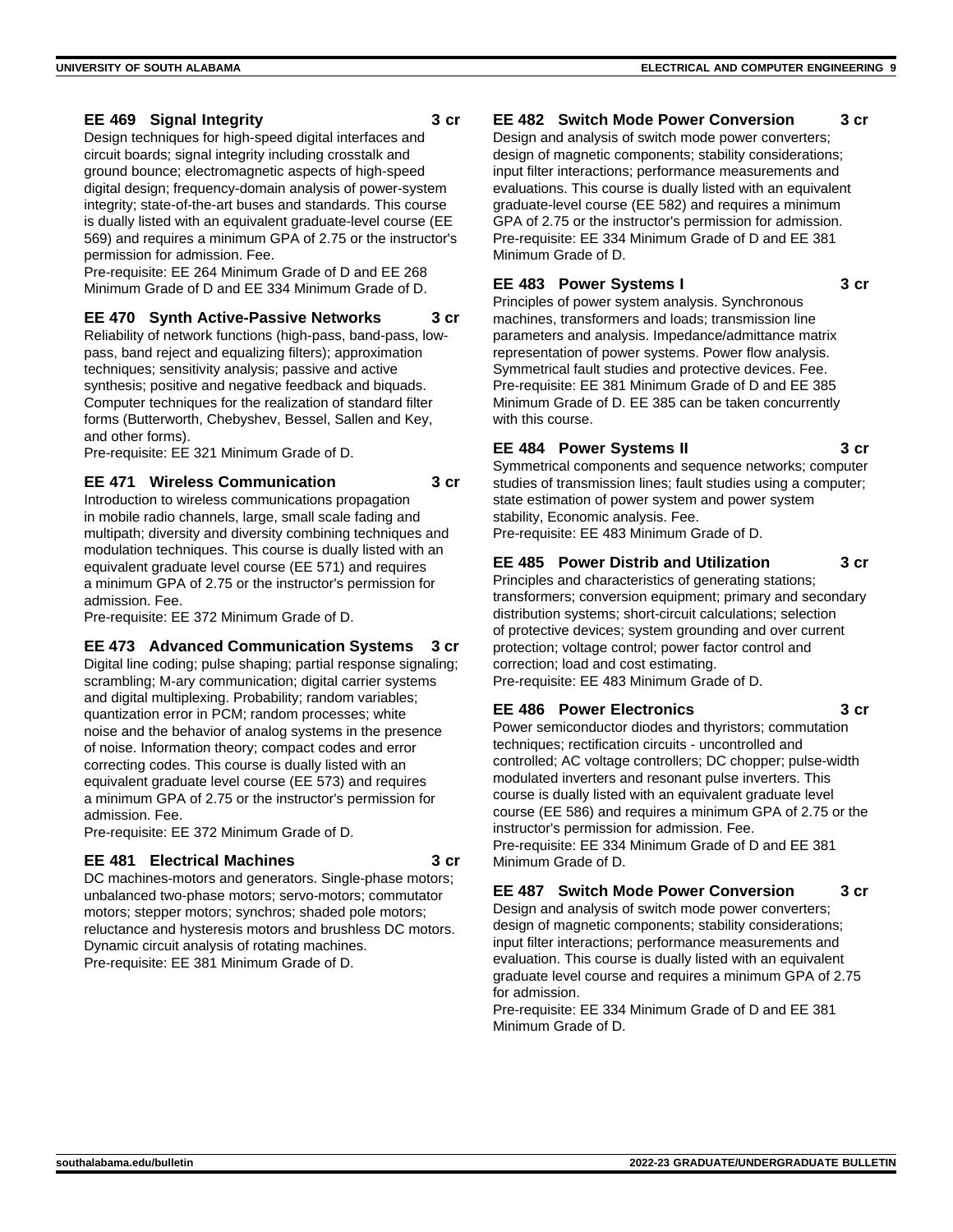#### **EE 488 Illumination Engineering 3 cr**

Photometric units and definitions; light sources and luminaires; interior lighting and artificial illumination design techniques; daylight lighting design; exterior lighting design and the theory of color. Optics and control of lighting. Prerequisite: Instructor's permission.

#### **EE 489 Renewable Energy 3 cr**

Introduction to renewable energy sources. Fuel cells: classification , configuration and operation. Hydrogen: production, purification and storage. Photovoltaic cells: solar cells and operational characteristics. Wind turbines: operational characteristics. Energy from water sources: hydroelectric, wave and tidal energy. This course is dually listed with an equivalent graduate course and requires a minimum GPA 2.75 or the instructor's permission for admission.

Pre-requisite: EE 381 Minimum Grade of D.

#### **EE 490 Special Topics 1 TO 3 cr**

Topics of current electrical and computer engineering interest. This course requires permission of the department chair and a minimum GPA of 2.75 for admission. (Prerequisites: PCS and Instructor's permission.)

#### **EE 494 Directed Studies 1 TO 3 cr**

Directed study under the guidance of a faculty advisor, of a topic from the field of electrical and/or computer engineering, not offered in a regularly scheduled course. This course requires permission of the Department Chair and a minimum GPA of 2.75 for admission. Pre-requisite: PCS. Fee.

#### **EE 499 Honors Senior Project - H 1 TO 6 cr**

Under the advice and guidance of a faculty mentor, honors student will identify and carry out a research project, relevant to the field of Electrical and Computer Engineering which will lead to a formal presentation at the annual Honors Student Colloquium. The senior project will be judged and graded by three faculty chaired by the honors mentor. Students are required to become members of IEEE/ACM and attend two technical meetings. This course is required for Honors recognition. A minimum of 4 credit hours is required, but students may enroll for a maximum of 6 credit hours over two semesters. Prerequisites: an approved project prospectus.

Pre-requisite: (EE 401 Minimum Grade of C or HON 301 Minimum Grade of C).

## **EE 522 Adv Feedback Control Systems 3 cr**

Sensors; encoders and D.C. motors in control systems. The performance and design of feedback control systems. System bandwidth; Nichol's Chart and the stability of control systems with time delays. State variable analysis and design. Use of MatLab for analysis and design. This course is dually listed with an equivalent 400-level Electrical/ Computer Engineering course.

## **EE 523 Modern Control Theory 3 cr**

Simulation and modeling; introduction to linear system theory; concepts of controllability and observability; specifications, structures and limitations; review of classical design methods; state feedback design methods; multivariable control; robust stability and sampled data implementation. Introduction to the use of MATLAB for design. This course is dually listed with an equivalent 400 level course (EE 423).

## **EE 524 Nonlinear Control Systems 3 cr**

State space description; methods of linearization; isoclines; stability of nonlinear systems; Lyapunov's direct method; harmonic linearization; describing functions; dual input describing functions; Popov's method; circle criterion, computer aided analysis. This course is dually listed with an equivalent 400-level course(EE 424). Pre-requisite: EE 523 .

## **EE 525 Optimal Control Systems 3 cr**

Static optimization; method of Lagrange multipliers; adaptive controllers; dynamic optimization; calculus of variations; the principle of optimality and dynamic programming; Pontryagin's maximum principle; quadratic optimal control. Pre-requisite: EE 523 .

## **EE 526 Introduction to Robotics 3 cr**

Basic mathematics of robotic systems; coordinate transformations: forward and inverse kinematics; velocity kinematics; path planning and trajectory generation; numerical methods; mobile robots. Fee

#### **EE 527 Digital Control Systems 3 cr**

State space and transfer function description of discrete time systems; solution of the discrete state equation; discrete-time model of analog plants; frequency domain analysis; designing of discrete state-feedback regulators; observers and tracking systems. This course is dually listed with an equivalent 400-level course (EE 427).

#### **EE 528 Advanced System Theory 3 cr**

Review of linear spaces and operators; state variable description of time varying and time invariant linear systems. Controllability and observability of linear dynamical systems; state feedback and state estimators; stability of linear systems; arbitrary pole assignment for multivariable case. Prerequisite: Instructor's permission.

#### **EE 530 Nanotechnology 3 cr**

Nanotechnology fundamentals and principles; quantum wires and dots; single electron effects and coulomb blockade; nanomagnets and spintronics; spin based electronics (magnetic memories, magnetic field sensors); nanofabrication; nanoelectronics (QCQ); organic electronics (carbon fullerenes and nanotubes, polymers); advanced characterization techniques; applications especially those related to nanotechnology; MEMS and microsystems (sensors); QWIP technology and its associative nanoscience; photonic crystal; advances in nanostructured materials. Requires instructor's permission.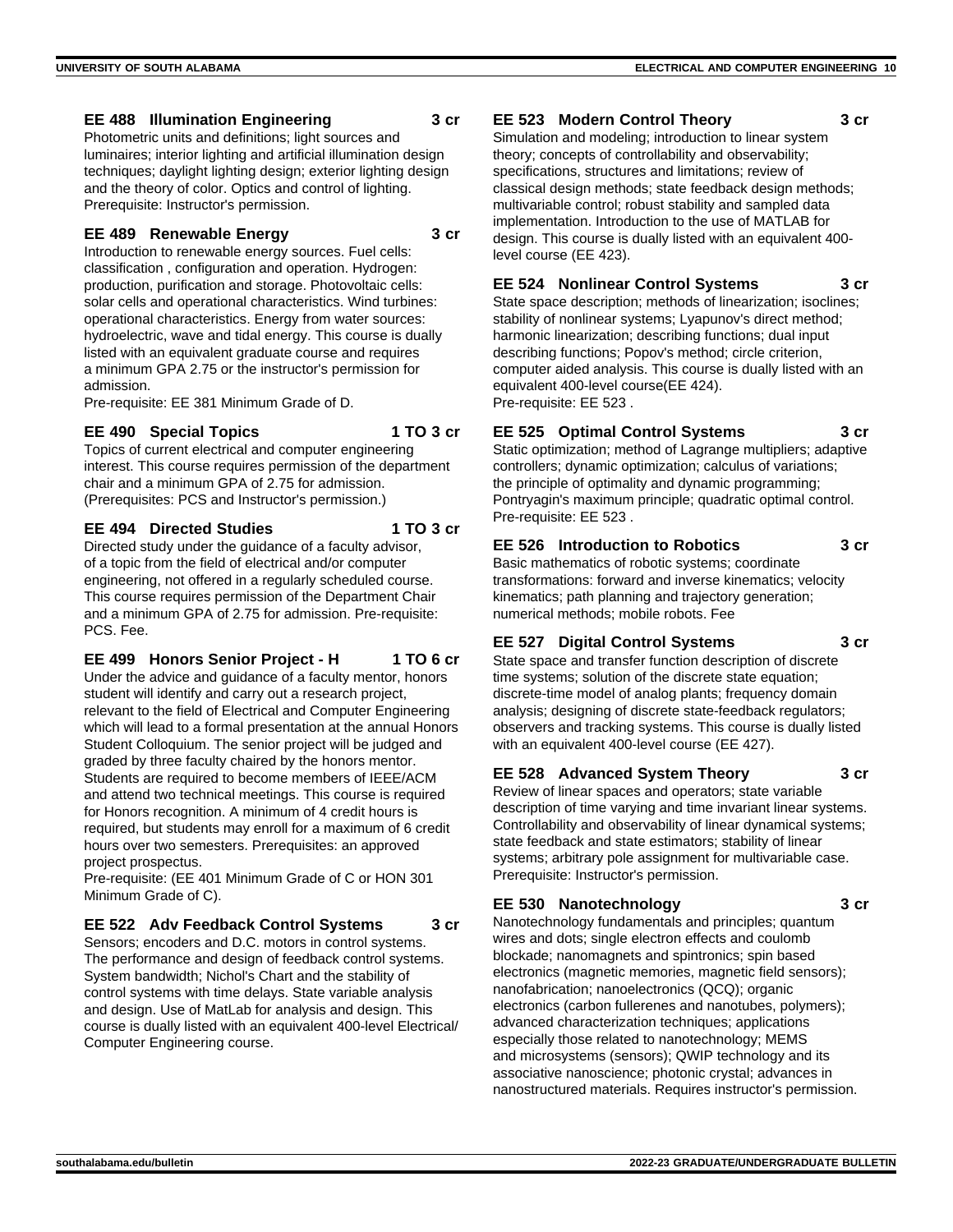#### **EE 531 Advanced Electronic Devices 3 cr**

Semiconductor electronics; semiconductor diode circuit analysis; bipolar and field effect transistors; analog-to-digital and digital-to-analog circuits and active filters. This course is dually listed with an equivalent 400-level course (EE 431). Prerequisite: Instructor's permission

#### **EE 532 Microelectronic Devices 3 cr**

Introduction to semiconductor material properties; semiconductor diodes: structure and operation; diode circuit applications; semiconductor heterojunctions; metalsemiconductor junctions; bipolar transistor: structure and operation; junction field effect transistors (JFETs); metal oxide field effect transistors (MOSFETs); metal semiconductor field effect transistors (MESFETs); fabrication technology and construction of semiconductor devices; photodetectors; light-emitting diodes; laser diodes; solar cells; image sensors; spice based microelectronic circuit design. This course is dually listed with equivalent 400-level course (EE 432).

#### **EE 534 VLSI Design Systems 3 cr**

Review of fabrication of microelectronic devices; introduction to MOS technology; basic physical and electrical properties of field effect transistors; CMOS fabrication; layout of CMOS integrated circuits; MOSFETS; concepts of VLSI chip design; physical design of CMOS integrated circuit.

#### **EE 535 Electronic Materials Prop-Appl 3 cr**

Schrodinger's equation, potential wells and barriers; crystallographic geometry; Kronig-Penney model; energy bands in crystalline solids; density of states - Fermi statistics; intrinsic and extrinsic semiconductors; conductivity and Hall effects; interfaces; magnetic materials; superconducting materials; optical materials. Prerequisite: Instructor's permission.

#### **EE 536 Intro to Superconductivity 3 cr**

Microscopic theory of superconductivity; BCS theory; superconduction tunneling phenomena; superconducting device; superconducting materials; High-Tc superconductors. Prerequisite: Instructor's permission.

#### **EE 537 Adv Plasma Process Elect Mat 3 cr**

Analysis, design and application of DC, RF and microwave plasma in microelectronic material processing; sputtering; etching; deposition; surface modification; diagnostic and characterization techniques. Prerequisite: Instructor's permission.

#### **EE 538 Magnetic Recording Media 3 cr**

Magnetostatic fields; magnetization processes; demagnetizing factors; magnetic circuits; hard disk / tape media; inductive and MR heads; magnetic data storage systems. Prerequisite: Instructor's permission.

#### **EE 539 VLSI Technology - Fabrication 3 cr**

Introduction to semiconductor devices; crystal growth and wafer preparation; chemical and physical vapor deposition; oxidation; diffusion; ion implantation; lithography; etching; metallization; process integration of CMOS and bipolar technologies; diagnostic techniques and measurements; packaging; yield and reliability. This course is dually listed with an equivalent 400-level course (EE 439).

#### **EE 540 HDL Logic Synthesis 3 cr**

Introduction to the syntax and elements of the basic VHDL language such as entities and architectures; creating combinational, synchronous logic and state machines using both structural and behavioral VHDL; using hierarchy in large designs; synthesizing and implementing designs. This course is dually listed with an equivalent undergraduatelevel course (EE 440) and requires a minimum GPA of 2.75 or the instructor's permission for admission. Credit for both EE 540 and EE 543 not allowed toward a degree.

## **EE 541 Computer Networks 3 cr**

Introduction to design and analysis of computer networks. Polling networks and ring networks. Networking applications. This course is dually listed with an equivalent 400-level EE course.

## **EE 542 Adv Top Digital Design - HDLs 3 cr**

Current topics of interest in digital design. State-of-the-art software tools used in digital design. Advanced topics in HDLs.

#### **EE 543 HDL Logic Simulation 3 cr**

Introduction to the syntax and elements of the basic Verilog language such as modules and ports; hierarchical modeling; gate-level modeling; dataflow modeling; behavioral modeling; switch-level modeling; tasks and functions; timing and delays; user-defined primitives; synthesizing and implementing designs. Emphasis is on the simulation and test-bench aspects. This course is dually listed with an equivalent undergraduate-level course (EE 443) and requires a minimum GPA of 2.75 or the instructor's permission. Credit for both EE 540 and EE 543 not allowed toward a degree.

#### **EE 544 Wireless Networks 3 cr**

Introduction to modern wireless networks/systems, the cellular concept, frequency reuse, interference and system capacity improvement, trunking and grade of service, multiple access techniques, wireless/wireline interworking, and ad hoc networks). This course is dually listed with an equivalent 400-level course (EE 444) and requires a minimum GPA of 2.75.

Pre-requisite: EE 541 .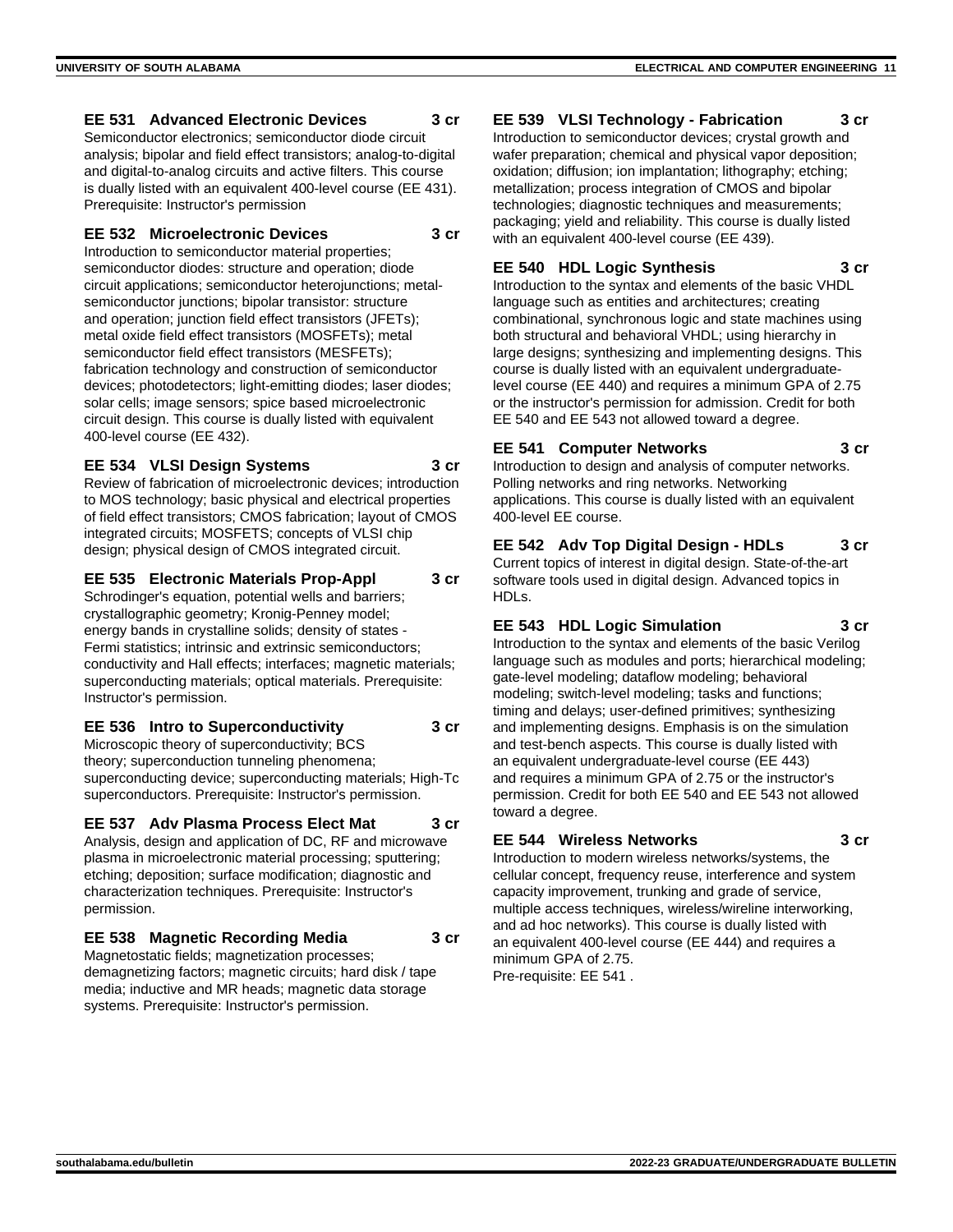#### **EE 545 Optical Network 3 cr**

Digital transmission using fiber optics as point-to-point link. Wavelength-division-multiplexing concepts and components, LAN, WAN, and MAN, SONET/SDH, FDDI Networks, Broadcast-and-select WDM Networks, Wavelength-routed Networks, and Performance of WDM and EDFA systems. Prerequisite: Instructor's permission. Fee. Pre-requisite: EE 456 Minimum Grade of D.

#### **EE 546 Neural Networks 3 cr**

Introduction to neural networks and their application to electrical engineering. Concept learning and the general-tospecific ordering, decision tree learning, linear perceptrons, back propagation networks, recursive networks, radial basis networks, neural network-based control systems, unsupervised learned networks.

#### **EE 548 Computer-Network Security 3 cr**

Cyptography; Symmetric and asymmetric encryption; authentication and identification schemes; MACs and Digital Signatures; applications of security.

#### **EE 552 Microwave Engineering 3 cr**

Generation and transmission of high frequency electromagnetic energy-magnetrons, klystrons, maser, parametric amplifiers, traveling wave tubes and solid-state devices. This course is dually listed with an equivalent 400 level course (EE 452). Prerequisite: Instructor's permission.

## **EE 553 Antenna Theory and Design 3 cr**

Radiation fundamentals; linear antennas; loop antennas; aperture antennas; reflector antennas; antenna impedance and measurements; computer-aided design of antenna systems. This course is dually listed with an undergraduate level course (EE 453).

#### **EE 554 Digital Computer Architecture 3 cr**

Computer organization; instruction set design; ALU design; control unit design; I/O and interrupt designs; memory organization; DMA; microprogramming; introduction to multiprocessors; performance analysis. This course is dually listed with an undergraduate level course (EE 454).

#### **EE 555 Optoelectronics 3 cr**

Wave propagation in free-space and in wave guides; optical resonators, interaction of radiation and atomic systems; laser oscillation; solid-state lasers. He-Ne and Argon ion lasers, integrated optics including integration of emitters and detectors; optical interconnects; spatial light modulators; optoelectronic materials and devices; and applications of optoelectronics. This course is dually listed with a 400-level course (EE 455).

**EE 556 Fiber Optic Communication Sys 3 cr**

Review of optical principles, dielectric waveguides, signal propagation, degradations and attenuation of fibers. Fiber interconnection devices, active and passive components, optical transmitters and receivers, power budget, fiber optic communication systems. This course is dually listed with an equivalent undergraduate-level course (EE 456). Fee.

#### **EE 557 Adv. Embedded System Design 3 cr**

Architecture and software of 16-bit and 32-bit microprocessor hardware and software; interface design to memory and peripheral devices; multiprocessing. This course is dually listed with an undergraduate level course (EE 457).

#### **EE 558 Radar Analysis 3 cr**

Introduction to radar signal processing. Continuous wave and pulsed radars. Clutter and radio wave propagation. Moving target indicator, target surveillance and tracking radar systems. Side-looking, synthetic aperture, interferometric and other airborne radars. This course is dually listed with an equivalent 400-level (EE458).

## **EE 559 Optical Info Process-Holograph 3 cr**

Parallel optical information processing in Fourier transform systems; nonlinear optical image processing in a linear optical processing; optical image equidensity and pseudocolor using techniques; wave-front reconstruction; onaxis and off-axis holography, effects of film MTF and nonlinearities; holographic memory, display and nondestructive testing; and optical computing. Prerequisite: Instructor's permission.

## **EE 560 Adv Computer Architecture 3 cr**

Overview of software/hardware architectures of selected RISC/CISC microprocessors, advanced pipelining and instruction level parallelism, superscalar techniques, memory hierarchy design, cache coherency, introduction to multiprocessor systems and interconnection networks. Pre-requisite: EE 554 Minimum Grade of C.

## **EE 565 Adv Digital Signal Processing 3 cr**

Review of discrete Fourier and z-transforms; review of analog filter design; canonical digital filter forms; design of IIR and FIR digital filters. Fast Fourier Transforms (FET) and their applications; hardware implementation and quantization effects. Advanced digital filter structures and design. DSP algorithm design and implementation. Analysis of finite word length effects of DSP applications. Extensive use of MatLab for analysis and design. This course is dually listed with an equivalent 400-level EE course (EE465).

## **EE 566 Digital Image Processing 3 cr**

Review of digital image fundamentals; different image transforms; image enhancement techniques; image restoration methods; detection of discontinuities and thresholding.

## **EE 567 Biomedical Imaging 3 cr**

Introduction to biomedical imaging, projection radiography, computer aided tomography, single photon emission computed tomography (SPECT), positron emission tomography (PET), magnetic resonance imaging (MRI and fMRI), ultrasound imaging, optical imaging techniques including confocal microscopy and optical coherence tomography (OCT). Fee.

Pre-requisite: EE 566 Minimum Grade of D.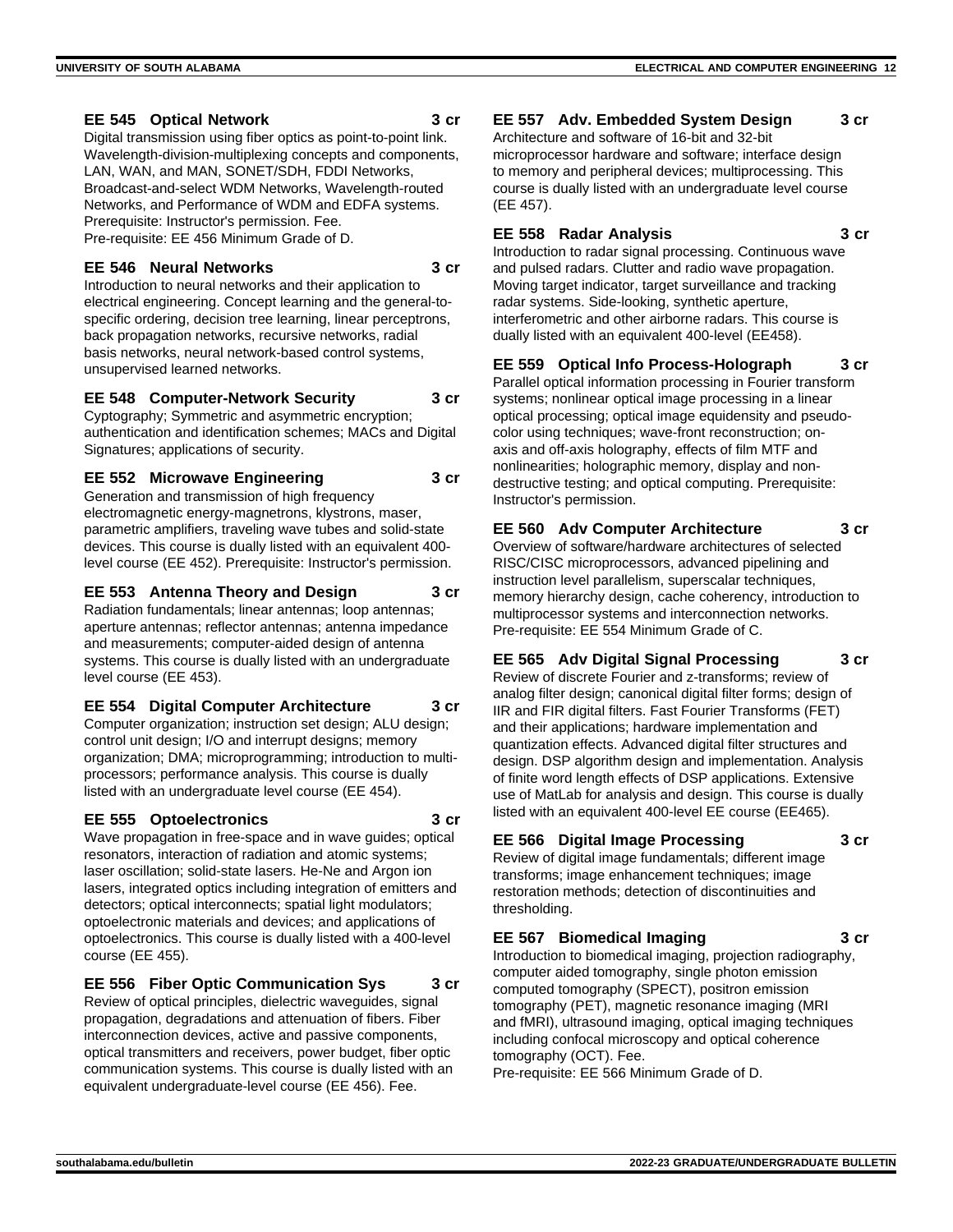#### **EE 568 Pattern Recognition 3 cr**

Introduction to pattern recognition, statistical, syntactic and neural pattern recognition; Decision procedures; Parameter estimation and supervised learning; Non-parametric techniques; Feature extraction and nonlinear mapping; Fuzzy systems in pattern recognition; Methods of testing

#### **EE 569 Signal Integrity 3 cr**

Design techniques for high-speed digital interfaces and circuit boards; signal integrity including crosstalk and ground bounce; electromagnetic aspects of high-speed digital design; frequency-domain analysis of power-system integrity; state-of-the-art buses and standards. This course is dually listed with an equivalent undergraduate-level course (EE 469).

## **EE 571 Wireless Communications 3 cr**

The cellular concept and system design fundamentals, propagation in mobile radio channels, large scale fading; small-scale fading and multi-path statistical distributions, distributions, diversity and diversity combining techniques. This course is dually listed with an equivalent undergraduate level course (EE 471) and requires instructor's permission for admission. Fee.

Pre-requisite: EE 322 Minimum Grade of D and EE 372 Minimum Grade of D.

#### **EE 573 Advanced Communication Systems 3 cr**

Digital line coding; pulse shaping; partial response signaling; scrambling; M-ary communication; digital carrier systems and digital multiplexing. Probability; random processes; white noise and the behavior of analog systems in the presence of noise. Information theory; compact codes and error correcting codes. This course is dually listed with an equivalent 400-level course (EE 473).

#### **EE 574 Digital Communications 3 cr**

Analysis and design of digital communication systems based on probability theory; signal space representation and optimum detection principles; Digital modulation techniques and their performance in additive white Gaussian noise. Pre-requisite: EE 573 .

#### **EE 575 Stochastic Processes 3 cr**

Introduction to estimation theory. Markov chains - finite, countable, continuous time, optimal stopping; Martingales; renewal processes, reversible Markov chains, Brownian motion and stochastic integration.

## **EE 576 Optical Communications 3 cr**

Light sources, detectors, fiber components and optical systems for fiber communication; free-space inter-satellite optical networks for high-speed global communication; coding problems in optical fiber data transmission; threedimensional optical data storage for database processing; propagation losses and fiber amplifiers; and optical freespace interconnections in future computers. Prerequisite: Instructor's permission.

## **EE 577 Information Theory 3 cr**

Self-information; entropy; mutual information and channel capacity; encoding; error detecting and correcting codes. Sampling theorem. Discrete and continuous channels. Band-limited channels.

## **EE 578 Error Correction Codes 3 cr**

This course is designed to introduce the students to error correcting codes, their construction and properties, encoding and decoding.

#### **EE 579 Wireless Sensor Networks 3 cr**

Introduction to Wireless Sensor Networks; Network deployment; Network Topologies; Localization; Tracking; Time synchronization techniques; Wireless characteristics; Energy considerations; MAC layer protocol and sleep scheduling; Routing; Sleep-based topology control; Latest development in the field. Fee. Pre-requisite: EE 544 Minimum Grade of D.

**EE 582 Switch-Mode Power Conversion 3 cr**

Design and analysis of switch mode power convertersdesign of magnetic components; stability considerations; input filter interactions; performance, measurements and evaluation. This course is dually listed with an equivalent 400-level course (EE 482). Prerequisite: Instructor's permission.

## **EE 585 Advanced Power Systems 3 cr**

Special topics that are not covered in traditional power systems courses, such as: Optimization techniques, computer methods, unified fault (short circuit) analysis, protection and control of power systems. Prerequisite: Instructor's permission.

## **EE 586 Power Electronics 3 cr**

Power semiconductor diodes and thyristors; commutation techniques; rectification circuits - uncontrolled and controlled; AC voltage controllers; DC chopper; pulse-width modulated inverters and resonant pulse inverters. This course is dually listed with an equivalent undergraduate level course (EE 486).

#### **EE 588 Power Semiconductor Drives 3 cr**

Rectifier control of DC motors; chopper control of DC drives; closed-loop control of DC drives; induction motor speed control and multiquadrant control; control of induction motors by AC controllers and frequency-controlled drives; slip power control of induction motors; synchronous motor drives - brushless DC and AC motor drives. Prerequisites: Instructor's permission.

#### **EE 589 Renewable Energy 3 cr**

Introduction to renewable energy sources. Fuel cells: classification , configuration and operation. Hydrogen: production, purification and storage. Photovoltaic cells: solar cells and operational characteristics. Wind turbines: operational characteristics. Energy from water sources: hydroelectric, wave and tidal energy.